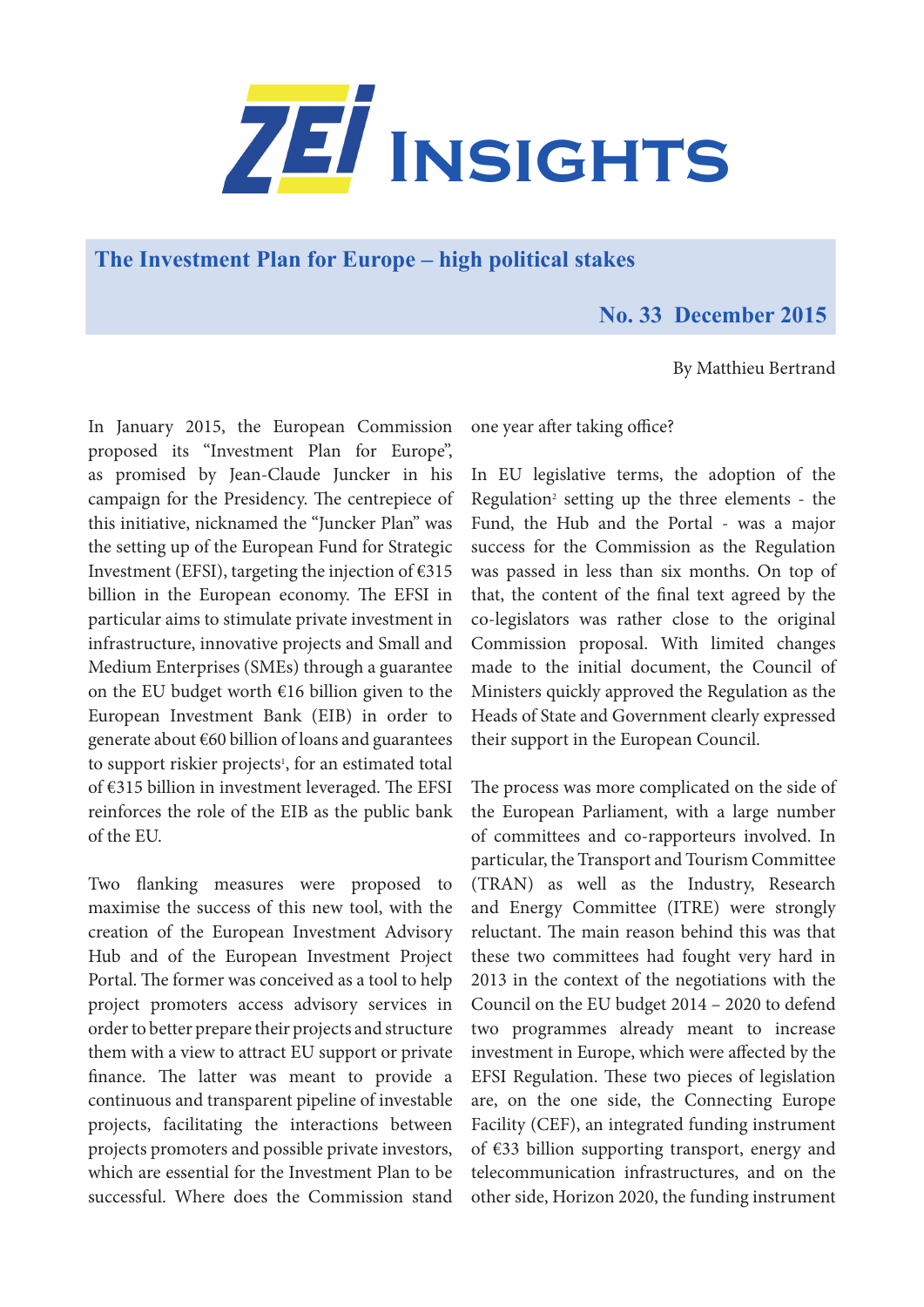to support projects for research and innovation, which was originally allocated about €80 billion. These two regulations were seen as central elements of the EU budget by the Parliament, financing projects of high EU added value (crossborder projects, fundamental research, and innovative companies) on the basis of priorities defined by the co-legislators whilst contributing to boost investment in Europe, essentially through direct subsidies and financial instruments aiming at attracting private investors.

The problem was that the EU guarantee supporting the EFSI had to be financed at constant EU budget as member states would refuse to reopen difficult negotiations to finance an increased EU budget which is not a popular topic in most of the net contributing member states. Therefore, the only way to finance this guarantee was to look for margins and to tap into the existing budget. As it was deemed impossible to re-allocate funds from the European Structural and Investment Funds<sup>3</sup>, the only possibility left was to draw on the resources of the CEF and the Horizon 2020, as existing investment programmes managed directly by the Commission.

The advocates of the CEF and Horizon 2020 thus pictured the EFSI proposal as a simple budgetary trick, reducing investment possibility on existing well-designed instruments with clear priorities to finance a new tool whose functioning was not clear. For example, in transport, grants coming from the CEF were in particular meant to finance railway cross-border projects which are mostly publicly driven with no financial viability without public support. By transferring the money to the EIB through EFSI in the form of loans and guarantees, it is unlikely that such projects would ever see this money flowing back to them, as EFSI is meant to support commercially viable projects. Amongst these, in the transport sector, for instance, tolled motorways, ports or airports projects are more likely to be found than rail projects. A similar logic applies to Horizon 2020 by which fundamental research can be supported through grants. Again here, EFSI is meant to support commercially viable projects, especially private research and innovation activities. While under CEF and Horizon 2020 each sector and priority had a clear budgetary allocation, EFSI has a very wide eligibility, with no sectoral allocation representing potential losses for the beneficiaries of CEF and Horizon 2020.

Finally, many members of the European Parliament were questioning the added-value of EFSI for their sector as CEF and Horizon 2020 already included financial instruments that give EU budget guarantees to the EIB so as to expand its risk-bearing capacity in the form of the Project Bond instrument for infrastructure or InnovFin for research and innovation. The Commission indeed built upon the logic that the creation of the EFSI would multiply the firepower of existing EU financial instruments and would lift the barriers linked to sectoral allocation or tight eligibility criteria linked to precise political objectives. With the EFSI, the EIB can support a very wide range of activities as long as there is coherence with EU policy priorities.

The political pressure was so high on the Parliament that the advocates of CEF and Horizon 2020 had to accept the final deal, having obtained limited compensation (increase of the use of budgetary margins and slight reduction of the budgetary impact on the two programmes, possibility that the EU 2014 – 2020 budgetary mid-term review will compensate those programmes for the losses incurred). It was politically unthinkable that the Parliament would reject the first major initiative of the new President, which was the first one to be chosen directly by the Parliament after the "Spitzenkandidaten" campaign. The three major parties had to show their support. Moreover, as the Council was mostly aligned with the Commission's position, the position of the Parliament was rather difficult during the trialogues.

On the 25th of June 2015, ca. five months after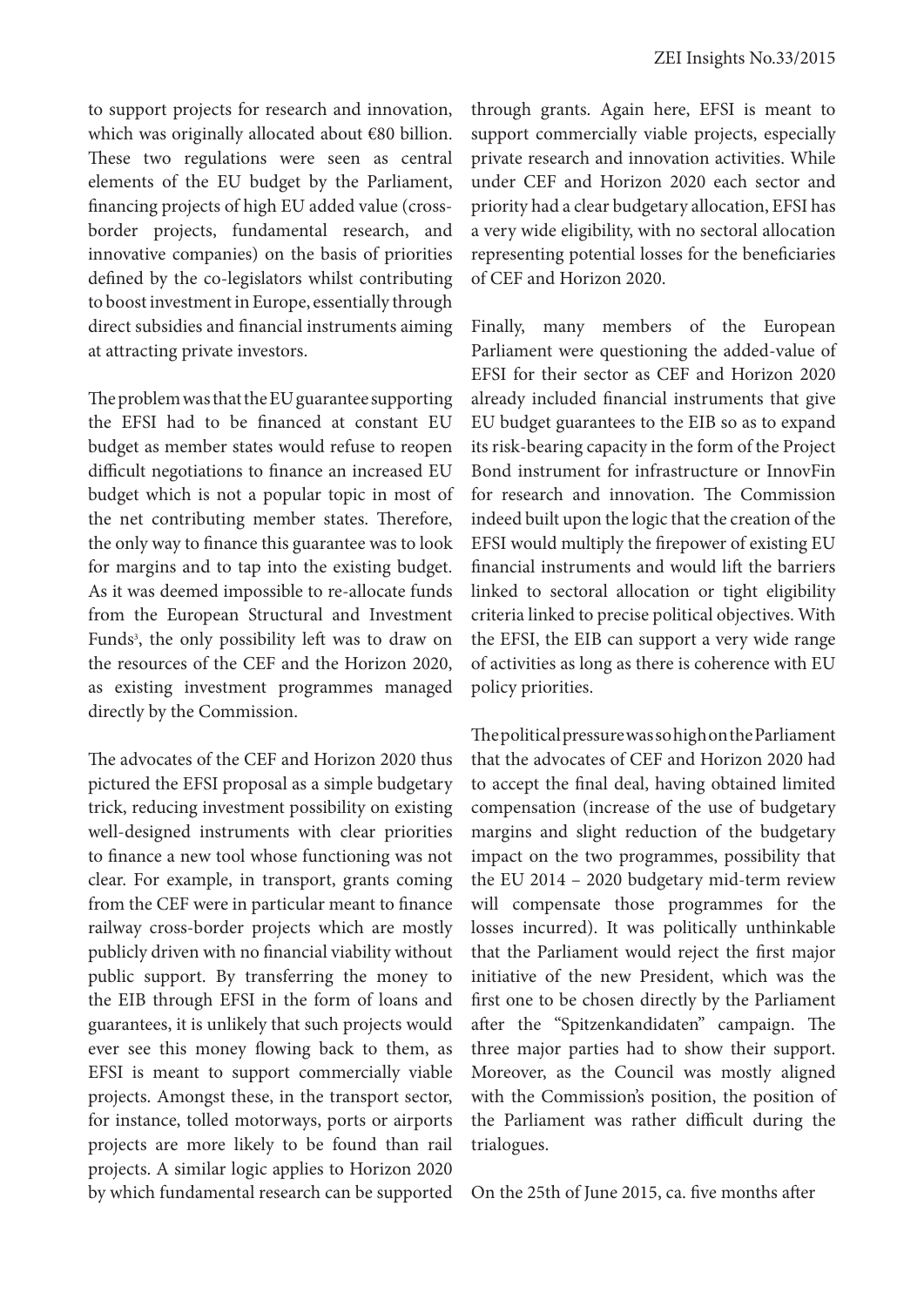the Commission tabled its proposal, the EFSI Regulation was adopted, certainly representing one of the fastest legislative processes in EU terms. However, the battle fought by the European Parliament will have an impact on the monitoring of the implementation of EFSI by the Parliament in the next years.

The dichotomy between the Commission as the main initiator and promoter of the Investment Plan for Europe and the EIB as the institution responsible for its implementation is the key challenge of this initiative. As for the delivery of the Plan, the Commission has offered maximum flexibility to the EIB, thereby limiting its participation in the implementation of the Plan. In concrete terms, the Commission is not involved in the selection of projects4 . In the end, however, only the Commission will be held politically responsible for a potential failure of the Plan.

In this context, the capacity of the EIB to implement the Plan is crucial. However, it is clear that implementing EFSI will necessitate major adaptations in the way the EIB has been working since its creation in 1958. To put it simple, the traditional business model of the EIB is to support public project promoters to finance mostly publicly driven projects, with cheap long-term loans backed by a national guarantee acting as the common public bank of the EU Member States whilst cooperating with National Public Banks.

EFSI, however, is being promoted by the Commission as a way to stimulate private investments in order to limit the negative impact of the boost to investments on public budgets that are heavily constrained. Future projects, ideally happening without a guarantee from national budgets will be smaller in size, riskier, as well as more complicated to structure and are likely to require more human resources from the Bank in comparison to the volume of investments.

With the RSFF and then InnovFin (the EU/EIB financial instruments for research) and other infrastructure instruments such as the Project Bond Initiative, the Loan Guarantee for the Trans-European Network for Transport (LGTT) as well as the instruments for SMEs such as COSME, the EIB has proven to be successful in targeting more difficult projects involving private partners. Nonetheless, the level of these "Special Activities" was still relatively marginal in the EIB's portfolio of activities. With the EFSI put into operation, they must become part of the DNA of the EIB, reinforcing its role as the public bank of the Union and implementing the policies decided at EU level. Will the Bank be able to make such a change in the short time frame set by the Investment Plan for Europe in which the €315bn of additional investments has to be realised by July 2018?

Only future will tell. In January 2016, all of the structures for implementing the EFSI will be in place, with the Managing Director (former EIB Vice-president W. Molterer), his Deputy and the Investment Committee assuming office. This process took somewhat longer than expected, in particular because of the involvement of the Parliament in the nominations. In parallel, the Commission and the EIB, in the absence of the Investment Committee, selected projects for the EFSI, thereby "warehousing" them before the official approval by the Committee. So far, the European Investment Advisory Hub has been put in place, acting as a one-stop shop for project promoters to access the existing advisory services without much additional capacity at this stage. The Investment Project Portal is still to be set up by the Commission without the involvement of the EIB in this time consuming process.

But in June 2016, a year after the adoption of the Regulation, nearly a year and a half after the Commission issued its proposal, stakeholders and MEPs will start asking questions, closely monitoring the implementation of the plan. The regulation itself foresees reporting by the EIB every six months on the basis of a rather detailed list of indicators. The EIB will have to ensure the functioning so that the Commission will be able to sell the "Investment Plan for Europe" as a success.